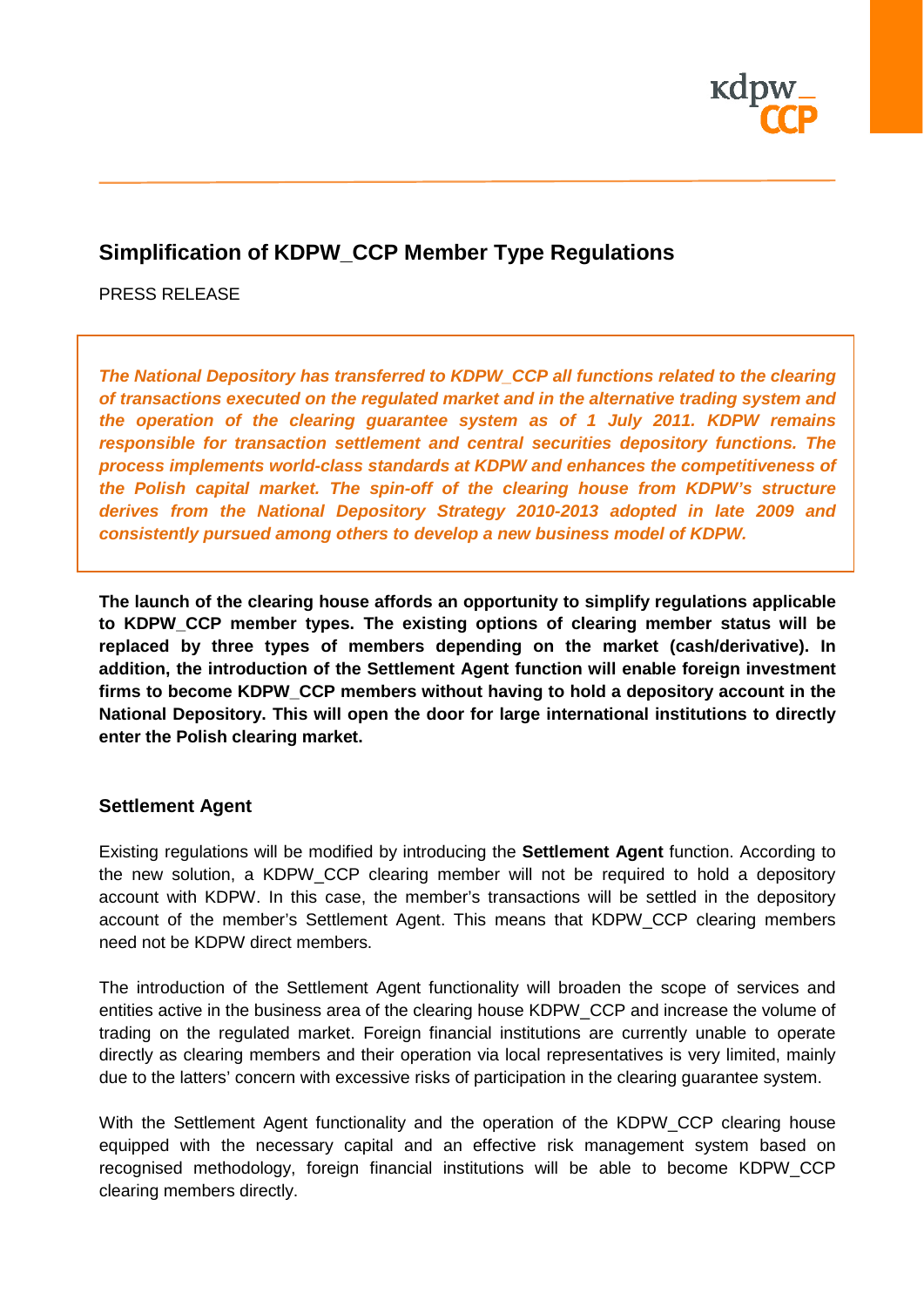Foreign investment firms:

- \* are KDPW\_CCP members with clearing member ("UR") status;
- are not KDPW (CSD) members cannot operate securities accounts (need not open a branch in Poland);
- sign an agreement with one entity acting as Settlement Agent ("AR") in KDPW;
- indicate AR's account to KDPW\_CCP and present a declaration indicating the Settlement Agent and the Agent's declaration of acceptance;
- ❖ execute cash payments under current market settlements;
- are exclusive members of the clearing guarantee system ("SGR") (pay contributions via the payer bank; securities credited to SGR are contributed in KDPW from UR's account operated by AR).

The proposed solution will enable local custodians to enjoy the benefits of operating accounts without incurring risks. Foreign financial institutions will be able to operate freely on the Polish market in full compliance with FSA (UK's Financial Service Authority) regulations.

In the absence of such solutions, foreign entities were previously forced to incur costs of the operation of a branch in Poland or the services of a local clearing member.

Prior to the introduction of the Settlement Agent function, foreign entities could choose among the following three options:

- become an indirect member, i.e., be represented by a KDPW clearing member. The disadvantage of the solution was that local clearing members were concerned about excessive risks generated by indirect members. As a result, direct members were unwilling to represent big foreign companies;
- open a branch in Poland and operate directly as a clearing member under Polish legislation. The disadvantage of the solution was its high cost;
- become a direct member and a clearing member of KDPW (depositor's function). The disadvantage of the solution was the inability to segregate proprietary accounts and clients' accounts, which is unacceptable under FSA regulations.

## **Classification of KDPW\_CCP members**

Under the new classification of clearing members, KDPW\_CCP offers the following options: General Clearing Member on the cash market; General Clearing member on the derivative market; Direct Clearing Member; Non-clearing Member. The first two types of members clear proprietary transactions and third-party transactions; the Direct Clearing member status allows to clear proprietary transactions and clients' transactions both on the cash market and the derivative market.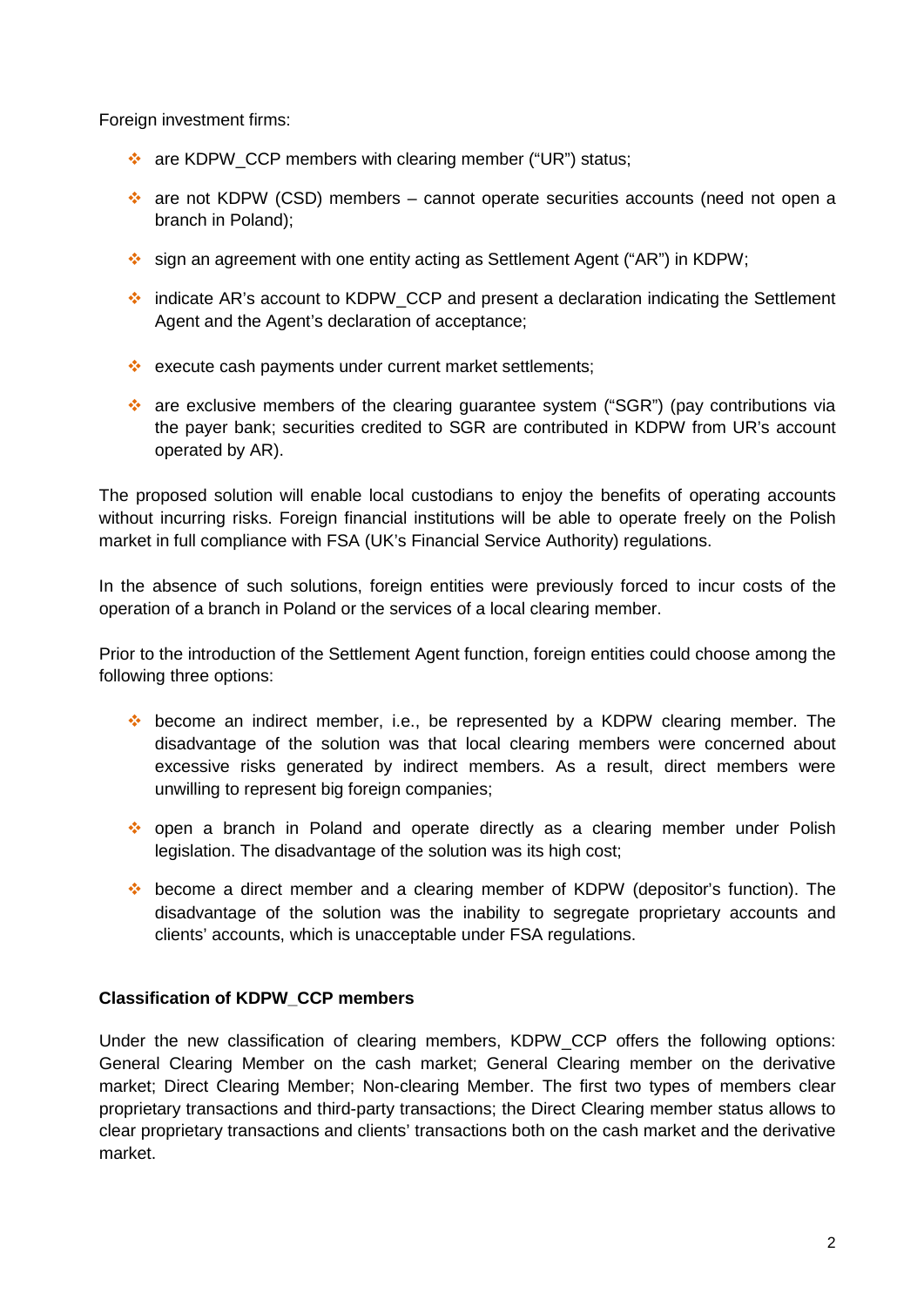KDPW\_CCP member types:

- **General Clearing Member (representative) GUR – cash market:** member clears all transactions of a third party on the **cash market**, including transactions of a non-clearing member;
- **General Clearing Member (clearing member-derivative accounts) GUR – derivative market:** member clears transactions of a third party on the **derivative market**, including transactions of a non-clearing member, if such transactions are on account of clients holding derivative accounts operated by the member or on own account;
- **Direct Clearing Member (clearing member-proprietary transactions) BUR:** member clears all transactions on own account or on clients' account (cash and derivative market);
- **Non-clearing Member:** member executes transactions on the cash and/or derivative market but has no clearing member status



## **Fig. 1. KDPW\_CCP member types v. market architecture**

*Source: KDPW*

### **Capital requirements for KDPW\_CCP members**

New capital requirements have been defined for the new member types. The requirements are identical for members operating on the cash and the derivative market and depend on the number of parties represented in clearing.